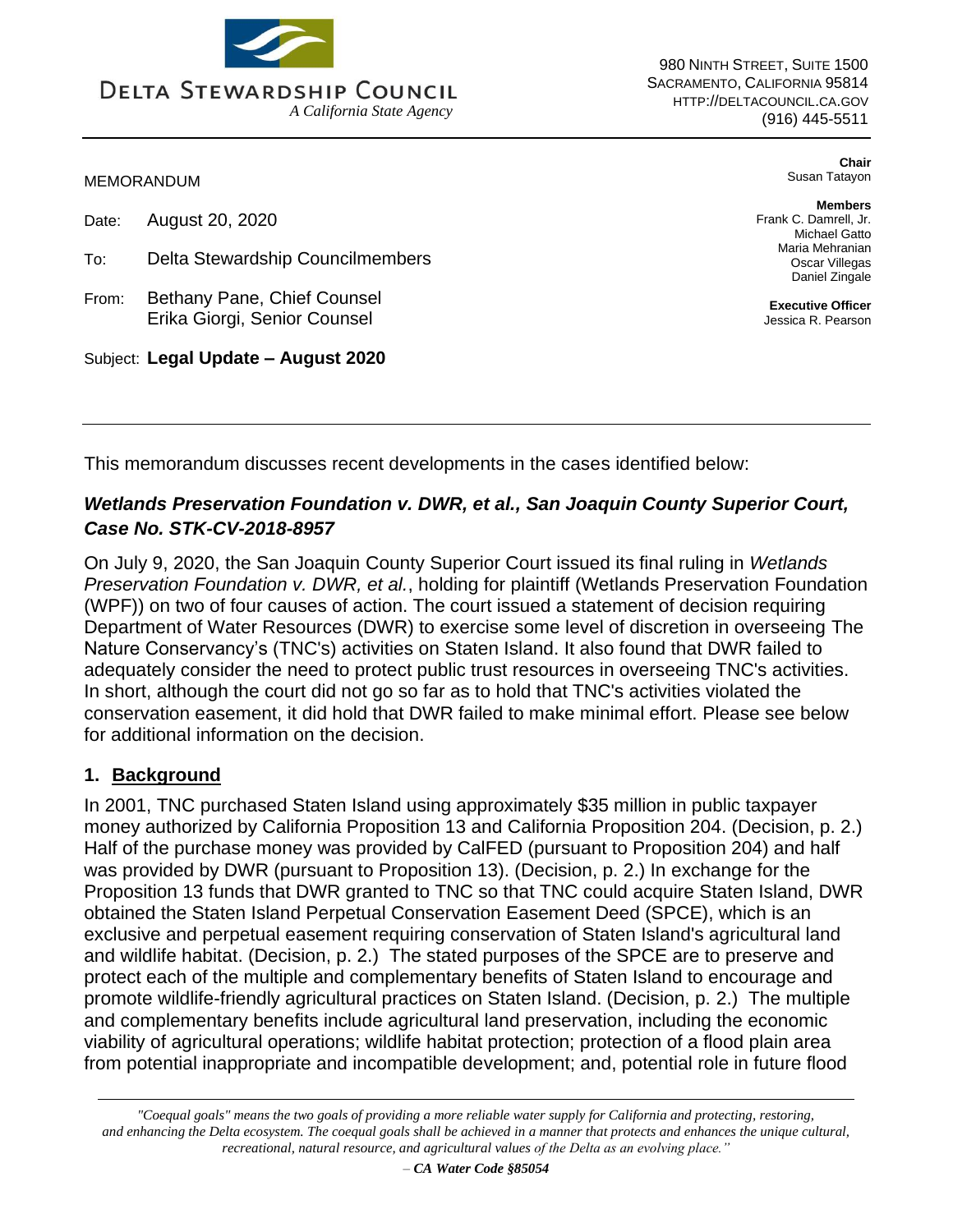management and water management improvements. (Decision, pp. 2-3.) The SPEC requires TNC to maintain Staten Island, including Staten Island levees, in the same or better condition as on the date it was acquired by TNC, subject to normal wear and tear. (Decision, p. 3.) DWR has authority in the SPCE to enjoin any activity or use of Staten Island that is inconsistent with the stated purposes of the SPCE and to enforce the restoration of such areas or features that may be damaged by any activity or use of Staten Island, which is inconsistent with the terms of the SPCE. (Decision, p. 3.)

## **2. WPF's Writ Action and the Court's Statement of Decision**

In 2018, Plaintiff, WPF filed a Petition for Writ of Mandate and Complaint in San Joaquin County Superior Court against Defendants DWR and TNC, alleging DWR abused its discretion (traditional mandamus under Code of Civil Procedure section 1085) in conducting oversight of TNC's compliance with the SPCE, alleging violations of the public trust doctrine, public and private nuisance, and breach of contract against TNC. A trial was conducted in November and December 2019. The court issued a tentative decision on March 2, 2020, finding for WPF on two of its causes of action. DWR and WPF requested a statement of decision be prepared and the court continued to allow supplemental briefing and statements to be submitted in June 2020. The court issued a statement of decision on July 9, 2020, consistent with the tentative decision, holding for WPF on two of the causes of action.

First in the traditional mandamus action under Code of Civil Procedure section 1085, the court found that DWR abused its discretion by refusing to exercise its discretion. (Decision, pp. 7-8.) The court found that DWR took no action to oversee or monitor TNC's activities pursuant to the SPCE from 2001-2016 (15 years). When DWR began its monitoring programs (2017-2019), the court found that DWR did not investigate or do any studies; monitoring observers did not get out of their vehicles on site visits; and DWR took the word of TNC without verifying and signed off. The court found that DWR merely "rubber-stamped" TNC's activities, without exercising any discretion as required by the SPCE. (Decision, p. 7.)

The court did not grant WPF's requested injunctive relief to require specific goals and standards to be met by certain deadlines. Instead, the court the mandated that DWR conduct a baseline study or evaluation of Staten Island to enable DWR to exercise its discretion in its oversight and monitoring of Staten Island pursuant to the SPCE, going forward. (Decision, p. 9.)

WPF also alleged violations of the public trust doctrine. Under the public trust doctrine, the State and its agencies (i.e., DWR) share responsibility for protecting natural resources and may not approve of destructive activities without giving due regard to the preservation of those resources. The court found that Staten Island is protected by the public trust doctrine and DWR has "'an affirmative duty to take the public trust into account and to protect public trust uses whenever feasible.'" (Decision, p. 10, referencing *National Audubon Society v. Superior Court* (1983) 33 Cal.3d 419, 446.) More particularly, DWR owes a public trust duty to protect the natural resources of Staten Island and DWR may not approve activities on Staten Island without giving due regard to the preservation of Staten Island's natural resources. (Decision, p. 10.) Similar to the first cause of action, the court found DWR abused its discretion by refusing